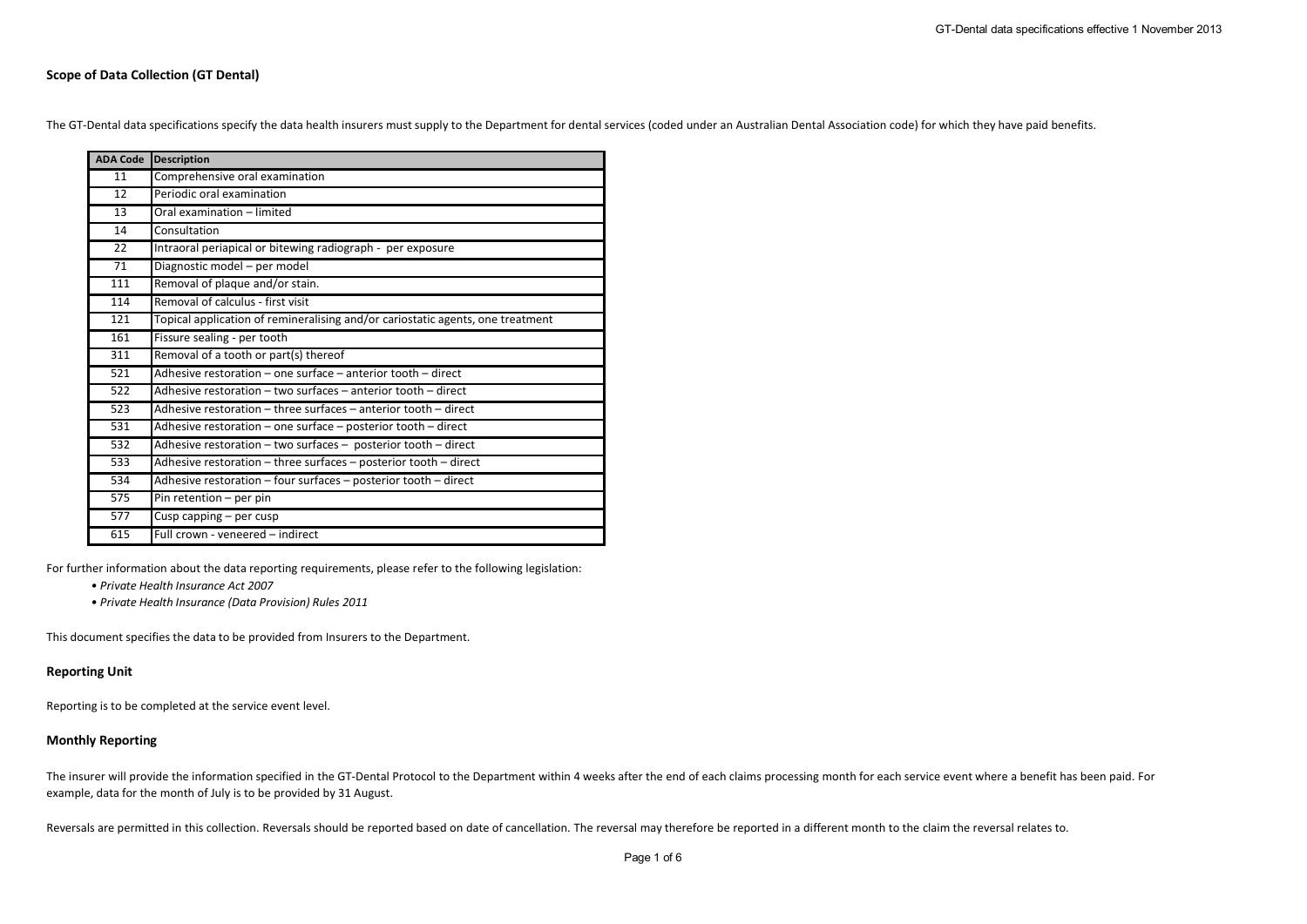### **Notes**

- If the input file is not structured as per page 1, it will be rejected.
- If any characters, other than those specified in this document are detected, such as end of line or end of file characters, the record or file will be rejected.

### **File Naming Standards**

In order for your files to be correctly processed by the Data Submission Portal your submitted GT-Dental files are required to follow the format listed below:

*InsurerCode* (underscore)**GTD**(underscore)*MonthYear*

*InsurerCode* = 3 character code used to uniquely identify the Health Fund.

*MonthYear* = Month reported. Character values in the format MM(e.g. JUL="07", AUG="08") for month and YYYY (e.g. 2011) for year.

example: **ABC\_GTD\_042013.txt**

All files are to be saved as text files (.txt)

### **Notes about the specifications**

The **data item column** indicates the short name for the data item and, where applicable, the reference number for the item in the National Health Data Dictionary as accessed via the Metadata Online Registry (METeOR) at: http://meteor.aihw.gov.au/content/index.phtml/itemId/237518

The *obligation column* indicates whether provision of each particular data item is:

- MAA Mandatory for all general treatment providers
- O Optional for all general treatment providers
- CON Conditional items that must be completed for all general treatment providers but only in the circumstances specified in the specifications.

The *position column* indicates the position within the fixed file format that each data item is to be reported.

The *type and size column* indicates the number and type of character/s the data item should contain where:

- A indicates the data item contains alphanumeric characters (alphabetic, numeric and other special characters). Data must be left justified.
- N indicates the data item contains numeric characters (numbers 0 to 9) only. Data items must be right justified and zero-prefixed to fully fill the item unless otherwise stated in the coding description. All values must be positive.

The *format column* indicates the format of the characters of the data item:

- *DDMMYYYY* indicates the data item contains date information where DD represents the day, MM represents the month and YYYY represents the century and year. For example, 5 July 2006 would be entered 05072006
- hhmm indicates the data item contains time information based on a 24-hour clock, where hh represents the hour and mm represents the minutes. For example 2.35pm would be entered 1435.
- *blank filled* , in relation to a data item, means that the data item is filled with blank spaces.
- *zero filled* , in relation to a data item, means that the data item is filled with zeros.
- *zero prefix* means that leading zeros are to be inserted if necessary to ensure that the number of characters in the entry matches the data item size specified for the item.
- *Charges & Benefits* supply in dollars and cents (omit decimal point) with leading zeros to fully fill item. Negative amounts are permitted for reversals. An entry of 000000000 means that no benefit/charge was recorded.

See the coding description column for any other special formatting requirements.

The *repetition column* indicates the number of times the data item is repeated within the data file.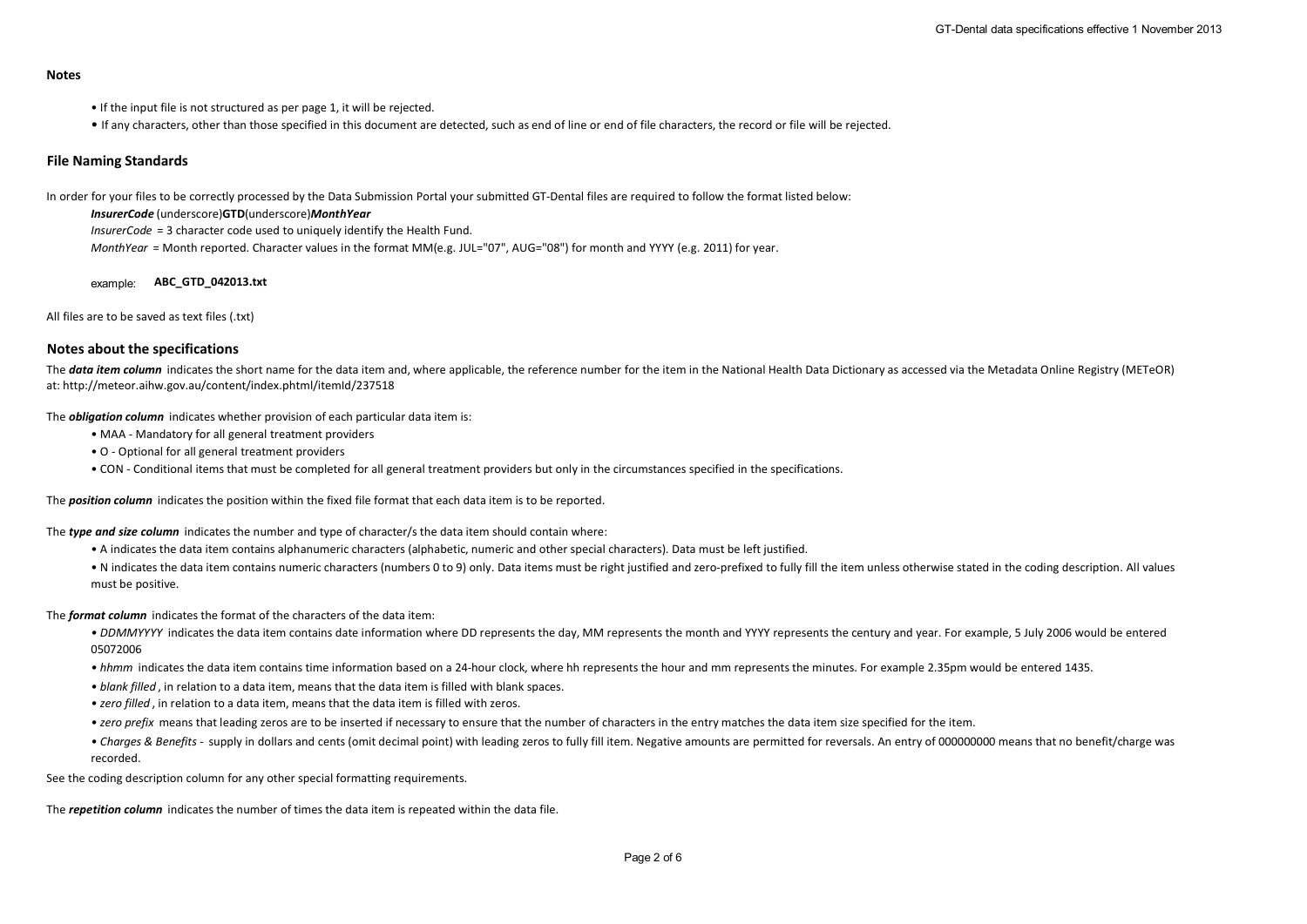The **coding description column** provides the definition for the data item, valid values and any additional information to clarify what data should be reported and how. If a METeOR reference is indicated in the data item column, refer to the National Health Data Dictionary for definition and collection methods.

The *edit rules column* outlines the edit checks the Department will run the data through using the Check-It software. These are split into critical errors where data will be rejected and warnings where data will be identified.

The *error codes column* indicates the error code attributed to each of the edit checks.

### **Definitions/Acronyms**

In this document:

*ADA* means the Australian Dental Association

*General Treatment ( GT)* as specified under Section 121-10 of the *Private Health Insurance Act 2007*

*insurer* means a private health insurer.

*NHDD* means the (most current version of the) 'National Health Data Dictionary', accessible via the Metadata Online Registry (METeOR).

*service event* means an interaction between one or more health care providers with one or more persons for assessment, care, consultation and/or treatment.

**PHIAC** means the Private Health Insurance Administration Council.

*General Dentist* means a dentist that is currently registered with the Dental Board in the State or Territory for the practice location required.

Specialist Dentist means a dental specialist that holds a specialist registration with the Dental Board in their State or Territory to practise in a particular speciality (eg. Endodontist, Oral and Maxillofacial Surgeon, O Surgeon, Orthodontist, Paedodontist)

**CHECK-IT2** is a software application developed by the Department to check and report the compliance of PHDB and HCP data files against the data specifications. It was produced to assist hospitals and health insurers submit correct and timely HCP and PHDB data.

# **Guide for Use**

File Naming Convention - The first three characters of the file name should be the insurer's three-character identifier. This is to ensure correct identification of the file's source.

### **Further information**

For further information about the General Treatment requirements, please see the following websites:

General information about the data collection, health insurer codes, reports and software

www.health.gov.au/casemix

Metadata and health dictionary specifications

http://meteor.aihw.gov.au/content/index.phtml/itemId/181162

For private health insurance industry information

www.phiac.gov.au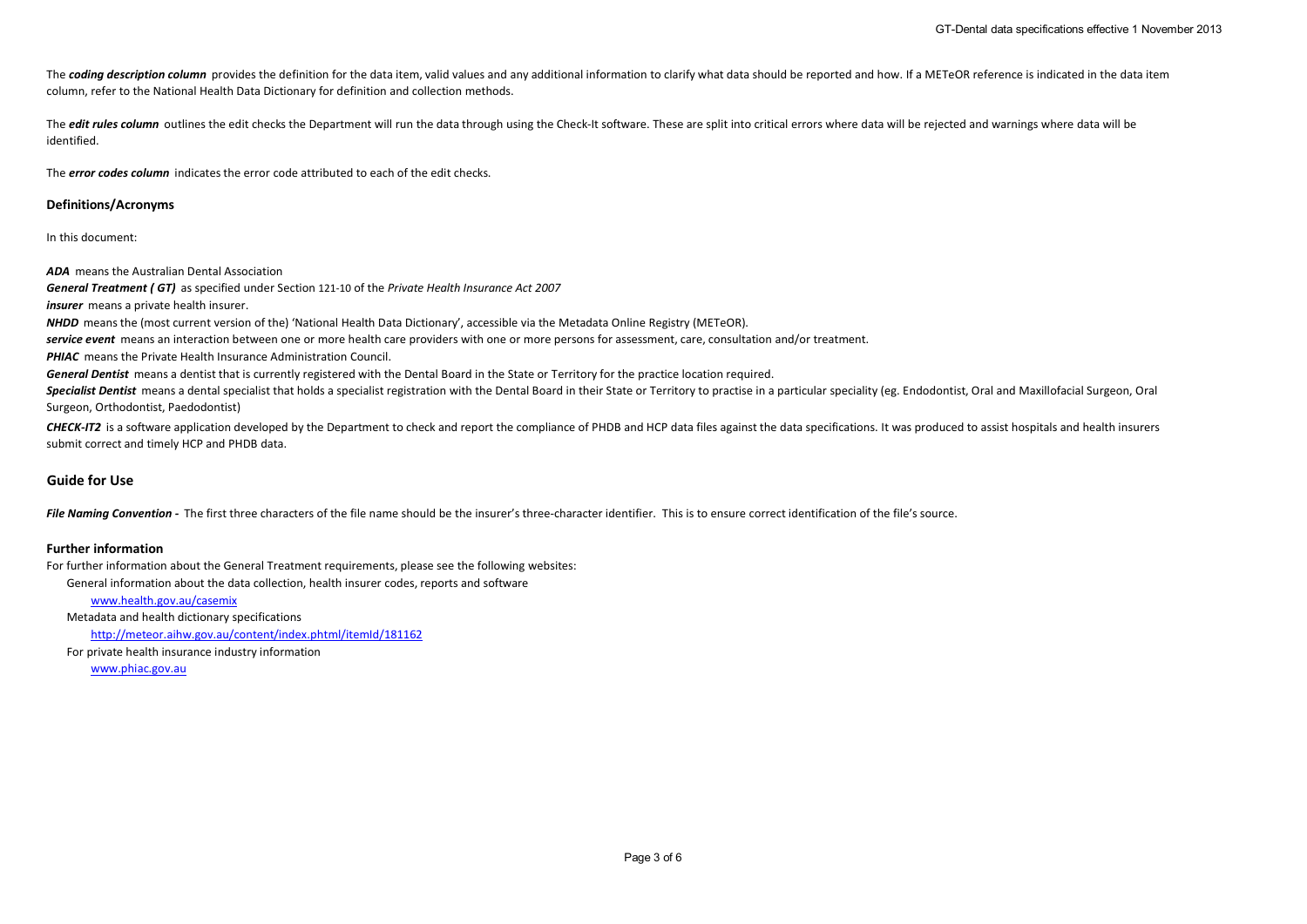|                | $#$ Item                       | <b>Quantity</b>                | Type & size | <b>IFormat</b> | Values/description                                                                                    | <b>Edit Rules</b>                                                                                                                  | <b>Error code/s</b>            |
|----------------|--------------------------------|--------------------------------|-------------|----------------|-------------------------------------------------------------------------------------------------------|------------------------------------------------------------------------------------------------------------------------------------|--------------------------------|
|                | 1 FILE HEADER                  | one per physical file of data  | A(6)        |                | Valid value 'GTDATA'                                                                                  |                                                                                                                                    |                                |
| $\overline{2}$ |                                |                                | A(6)        | <b>YYYYMM</b>  | YEAR-MONTH (last month of the claims processing month<br>reported)                                    | <b>Reject</b> file if not in format YYYYMM<br>Reject file if does not match the month<br>year specified in the physical file name. | <b>HE02.0</b><br><b>HE02.1</b> |
|                |                                |                                | N(6)        |                | Number of service events in this file                                                                 | If present, reject file if not numeric.                                                                                            | HE03                           |
|                | <b>4 ISERVICE EVENT RECORD</b> | many per physical file of data | A(106)      |                | 107 characters; record type of 'S' followed by 106 character record<br>as specified in this document. |                                                                                                                                    |                                |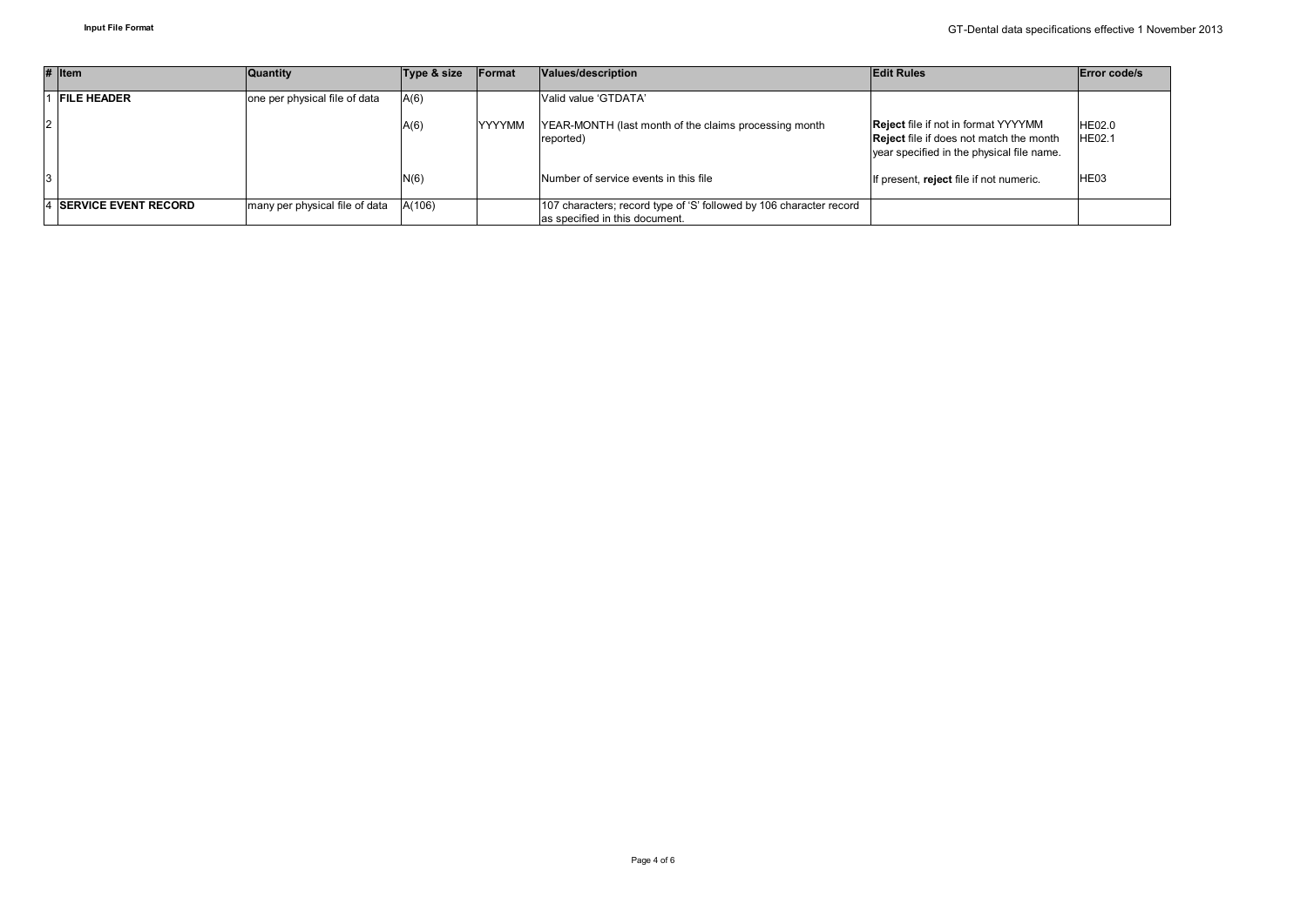| <b>No</b>      | Data Item             | <b>METeOR</b><br>identifier | <b>ECLIPSE</b><br>identifier | Obligation | <b>Start</b>     | Position Position Type &<br><b>End</b> | size  | Format                                                                      | Repetition Coding description                                                                                                                                                                                                                                                                          | <b>Edit Rules</b>                                                                                                                  | Error<br>code/s         |
|----------------|-----------------------|-----------------------------|------------------------------|------------|------------------|----------------------------------------|-------|-----------------------------------------------------------------------------|--------------------------------------------------------------------------------------------------------------------------------------------------------------------------------------------------------------------------------------------------------------------------------------------------------|------------------------------------------------------------------------------------------------------------------------------------|-------------------------|
|                | Insurer Identifier    |                             |                              | <b>MAA</b> |                  |                                        | A(3)  | Left justify                                                                | Insurer identifier selected from the list of registered private health<br>insurers.                                                                                                                                                                                                                    | Reject record if not a valid insurer<br>code<br>Reject record if not identical to<br>identifier specified in physical file<br>name | <b>SE001</b><br>SE001.1 |
| $\overline{2}$ | Claim ID              |                             |                              | <b>MAA</b> |                  | 13                                     | A(10) | Left justify                                                                | A unique identifier of the claim that includes this service event<br>record.<br>Where a claim has multiple claim lines/service events, it is expected<br>that the same claim ID will be used for each of the service records.                                                                          | Reject record if blank                                                                                                             | <b>SE002</b>            |
| 3              | Provider number       |                             |                              | <b>MAA</b> | 14               | 21                                     | A(8)  | AAAAAAAA                                                                    | Identifier for providers as provided on the claim record or generated<br>by the insurer.<br>Where possible, this should be the Medicare issued dental Provider<br>Number.                                                                                                                              | <b>Reject</b> record if blank                                                                                                      | SE003                   |
| $\overline{4}$ | Person Identifier     |                             |                              | <b>MAA</b> | $22\overline{ }$ | 42                                     | A(21) | Left justify                                                                | This is an insurer-specific person identifier, unique within an<br>establishment or agency, regardless of any change in membership.<br>This number should be consistently used for each event that a<br>person receives so that a patient's journey can be constructed<br>regardless of place of care. | Reject record if blank                                                                                                             | <b>SE004</b>            |
| $\overline{5}$ | Date of Birth         | 287007                      |                              | <b>MAA</b> | 43               | 50                                     | A(8)  | <b>DDMMYYYY</b>                                                             | The date of birth of the person.                                                                                                                                                                                                                                                                       | Reject record if not in format<br><b>DDMMYYYY</b>                                                                                  | <b>SE005</b>            |
| 6              | Postcode - Australian | 287224                      |                              | <b>MAA</b> | 51               | 54                                     | N(4)  |                                                                             | The numeric descriptor for a postal delivery area, aligned with<br>locality, suburb or place for the address of a person.<br>9999 = unknown postcode<br>$8888 = 0$ verseas                                                                                                                             | Reject record if not (a valid Australian SE006<br>postcode or 9999 or 8888)                                                        |                         |
|                | Sex                   | 287316                      |                              | <b>MAA</b> | 55               | 55                                     | N(1)  |                                                                             | The biological distinction between male and female, as represented<br>by a code.<br>$1 = Male$<br>$2$ = Female<br>3 = Intersex or Indeterminate<br>9 = Not stated / inadequately described                                                                                                             | <b>Reject</b> record if not (1, 2, 3 or 9)                                                                                         | <b>SE007</b>            |
| $\overline{8}$ | Service date          |                             |                              | <b>MAA</b> | 56               | 63                                     | A(8)  | <b>DDMMYYYY</b>                                                             | The date of the GT service event of treatment commenced.                                                                                                                                                                                                                                               | Reject record if not in format<br><b>DDMMYYYY</b>                                                                                  | <b>SE008</b>            |
| 9              | Service code          |                             |                              | <b>MAA</b> | 64               | 74                                     | A(11) | Left justify                                                                | A valid ADA code (from the Australian Schedule of Dental Services<br>and Glossary<br>Ninth Edition (2009) ) which indicates the procedure undertaken in<br>the service event.                                                                                                                          | <b>Reject</b> record if not a valid ADA code                                                                                       | <b>SE009</b>            |
| 10             | Number of items       |                             |                              | <b>MAA</b> | 75               | 77                                     | N(3)  | Right justify<br>Zero prefix                                                | The number of items provided for the claim reported in this record.<br>Reversals are permitted and the negative sign must be the first<br>character $-$ eg "-03".                                                                                                                                      | <b>Reject</b> record if not numeric                                                                                                | SE010                   |
| 11             | Service charge        |                             |                              | <b>MAA</b> | 78               | 86                                     | N(9)  | Right justify<br>Zero prefix<br>\$\$\$\$\$\$\$cc<br>(omit decimal<br>(point | The gross charge raised for the service event.<br>Zero fill if no amount charged.<br>Reversals are permitted and the negative sign must be the first<br>character - eq "-00010000".                                                                                                                    | Reject record if not numeric                                                                                                       | <b>SE011</b>            |
| 12             | Service benefit       |                             |                              | <b>MAA</b> | 87               | 95                                     | N(9)  | Right justify<br>Zero prefix<br>\$\$\$\$\$\$cc<br>(omit decimal<br>point)   | The gross benefit paid for the service event.<br>Zero fill if no amount paid.<br>Reversals are permitted and the negative sign must be the first<br>character - eg "-00010000".                                                                                                                        | Reject record if not numeric                                                                                                       | SE012                   |